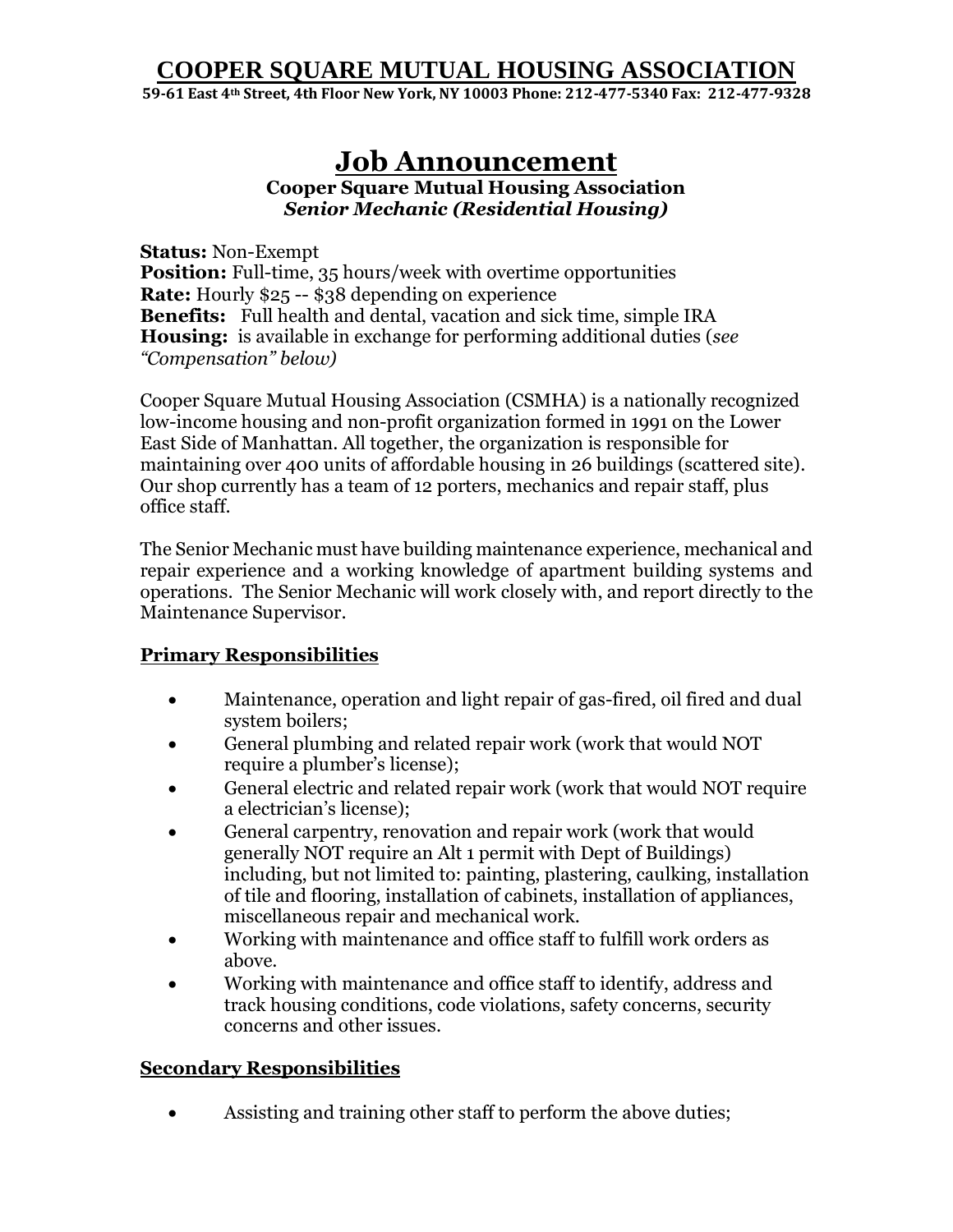## **COOPER SQUARE MUTUAL HOUSING ASSOCIATION**

**59-61 East 4th Street, 4th Floor New York, NY 10003 Phone: 212-477-5340 Fax: 212-477-9328**

- Helping porters with garbage disposal, building cleaning and/or sweeping/keeping clean the sidewalk and curb in front of all MHA buildings when the organization is short staffed;
- Perform snow removal and salting in front of MHA buildings when the organization is short staffed;
- Perform other duties as needed.

### **QUALIFICATIONS**

- Minimum of one-three year experience with above duties in multifamily housing is mandatory.
- Boiler operating certifications or related fitness/safety certifications are a plus.
- English fluency required; fluency in either Spanish **or** Cantonese **or** other Chinese dialect **is a plus** -- but **not required**.
- Excellent follow-up and problem solving skills.
- Good people skills: ability to work with and communicate well with all types of residents and all levels of staff.
- Effective communication skills, including basic writing skills (ability to write letters, fill out forms, compose emails, create notices, etc.).
- Basic understanding of NYC housing rules (including Housing Maintenance Code) and/or tenant/shareholder rights.
- Ability to maintain confidentiality regarding resident personal information and organizational information is essential.
- Ability to stay organized and cool under pressure.
- Ability to manage multiple tasks and shift priorities according to urgency.
- Ability to work independently and as part of a team; willingness to contribute ideas and take direction and receive constructive criticism.
- Experience working in diverse, multi-lingual, low- and moderateincome communities is essential.
- Experience working for a non-profit housing organization is a plus.
- Willingness to work evenings or weekends if emergencies occur.
- Willingness to help with organizational events or projects as needed.
- Respect for community residents and co-workers.
- **Commitment to equal treatment of all community members** regardless of age, race, ethnicity, religion, national origin, language, citizenship status, family composition, ability, health status, gender, gender identity, sexuality, income, source of income, occupation, employment status, education, appearance, lifestyle, involvement with criminal justice system, drug use, political affiliation, etc. **is essential.**
- A sense of humor is a plus.

### **COMPENSATION**